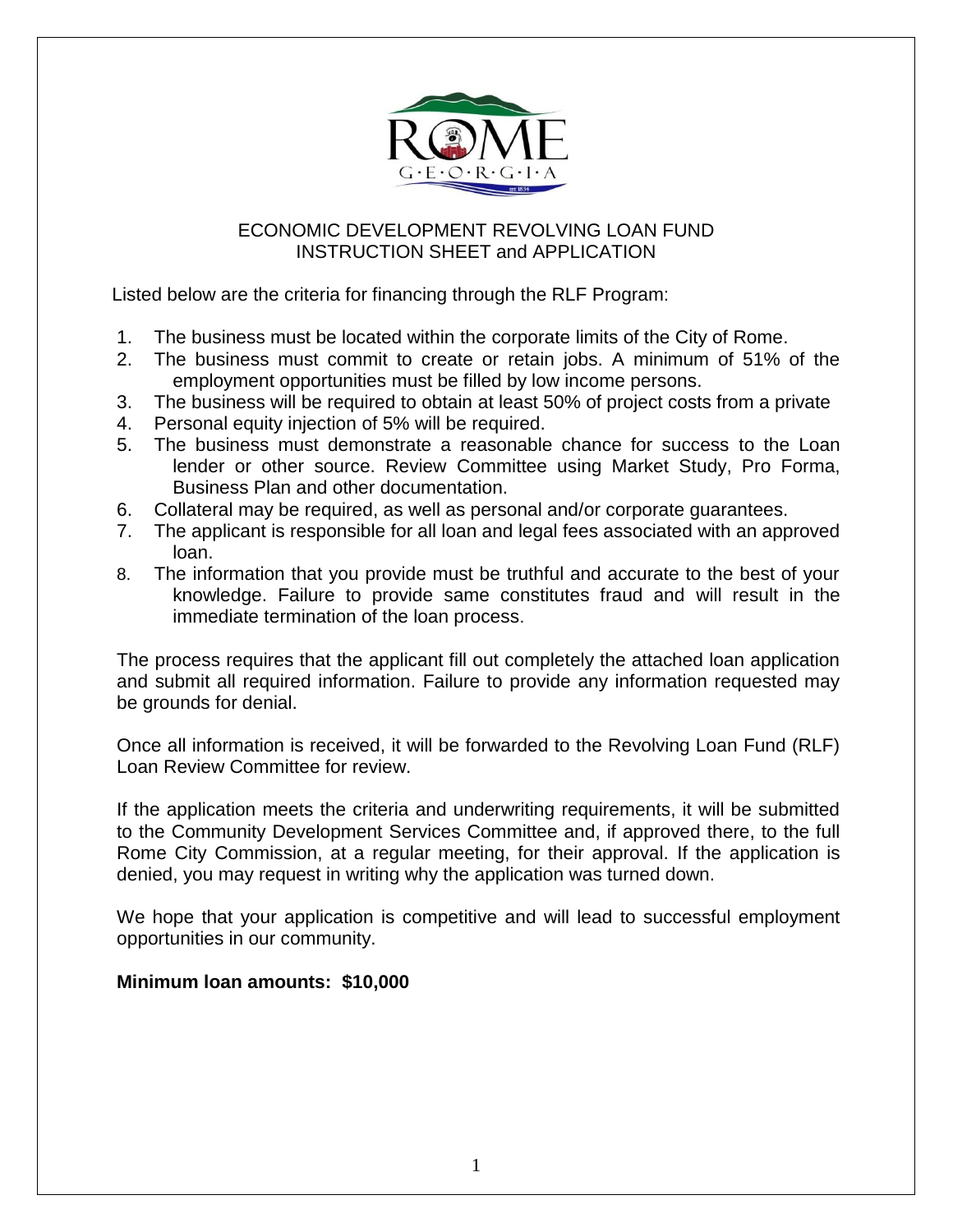

### ECONOMIC DEVELOPMENT REVOLVING LOAN FUND **APPLICATION FORM**

# GENERAL INFORMATION

| <b>Business Name:</b>                                                                      |                                                                                                                        |                          |                 |  |  |
|--------------------------------------------------------------------------------------------|------------------------------------------------------------------------------------------------------------------------|--------------------------|-----------------|--|--|
|                                                                                            |                                                                                                                        |                          |                 |  |  |
| <b>Current Address:</b>                                                                    |                                                                                                                        |                          |                 |  |  |
| Proposed Address:                                                                          |                                                                                                                        |                          |                 |  |  |
| Telephone Number:                                                                          | <u> Alexandro de la contrada de la contrada de la contrada de la contrada de la contrada de la contrada de la co</u>   |                          |                 |  |  |
| Tax ID Number(s):                                                                          |                                                                                                                        |                          |                 |  |  |
|                                                                                            |                                                                                                                        |                          |                 |  |  |
|                                                                                            |                                                                                                                        |                          |                 |  |  |
|                                                                                            |                                                                                                                        |                          |                 |  |  |
|                                                                                            |                                                                                                                        |                          |                 |  |  |
|                                                                                            | Number of Permanent Jobs to be Created/Retained: ___                                                                   |                          |                 |  |  |
|                                                                                            |                                                                                                                        |                          |                 |  |  |
| Job Title(s)                                                                               |                                                                                                                        |                          | <b>Benefits</b> |  |  |
| Manager                                                                                    | <u> 1989 - Johann Stoff, deutscher Stoffen und der Stoffen und der Stoffen und der Stoffen und der Stoffen und der</u> |                          |                 |  |  |
|                                                                                            |                                                                                                                        |                          |                 |  |  |
|                                                                                            |                                                                                                                        |                          |                 |  |  |
|                                                                                            |                                                                                                                        |                          |                 |  |  |
| <b>MANAGEMENT</b><br>Principles: List partners and stockholders with 20% or more ownership |                                                                                                                        |                          |                 |  |  |
|                                                                                            |                                                                                                                        |                          |                 |  |  |
|                                                                                            |                                                                                                                        |                          |                 |  |  |
| <b>NAME</b>                                                                                | <b>ADDRESS</b>                                                                                                         |                          | % OWNED         |  |  |
|                                                                                            |                                                                                                                        |                          |                 |  |  |
|                                                                                            |                                                                                                                        |                          |                 |  |  |
|                                                                                            |                                                                                                                        |                          |                 |  |  |
|                                                                                            | Is the Applicant the owner of the business?                                                                            | yes                      | No              |  |  |
|                                                                                            |                                                                                                                        |                          |                 |  |  |
| <b>SOURCE AND USE STATEMENT</b>                                                            |                                                                                                                        |                          |                 |  |  |
| PROPOSED FINANCING SOURCES                                                                 |                                                                                                                        |                          |                 |  |  |
| <b>Bank Loan</b>                                                                           | \$                                                                                                                     | % of total               | %               |  |  |
| <b>RLF Loan</b>                                                                            |                                                                                                                        | % of total               | %               |  |  |
| Applicant/Equity                                                                           |                                                                                                                        | % of total               | %               |  |  |
| Other<br><b>Total Sources</b>                                                              | \$\$\$\$                                                                                                               | % of total<br>% of total | %<br>%          |  |  |
|                                                                                            | っ                                                                                                                      |                          |                 |  |  |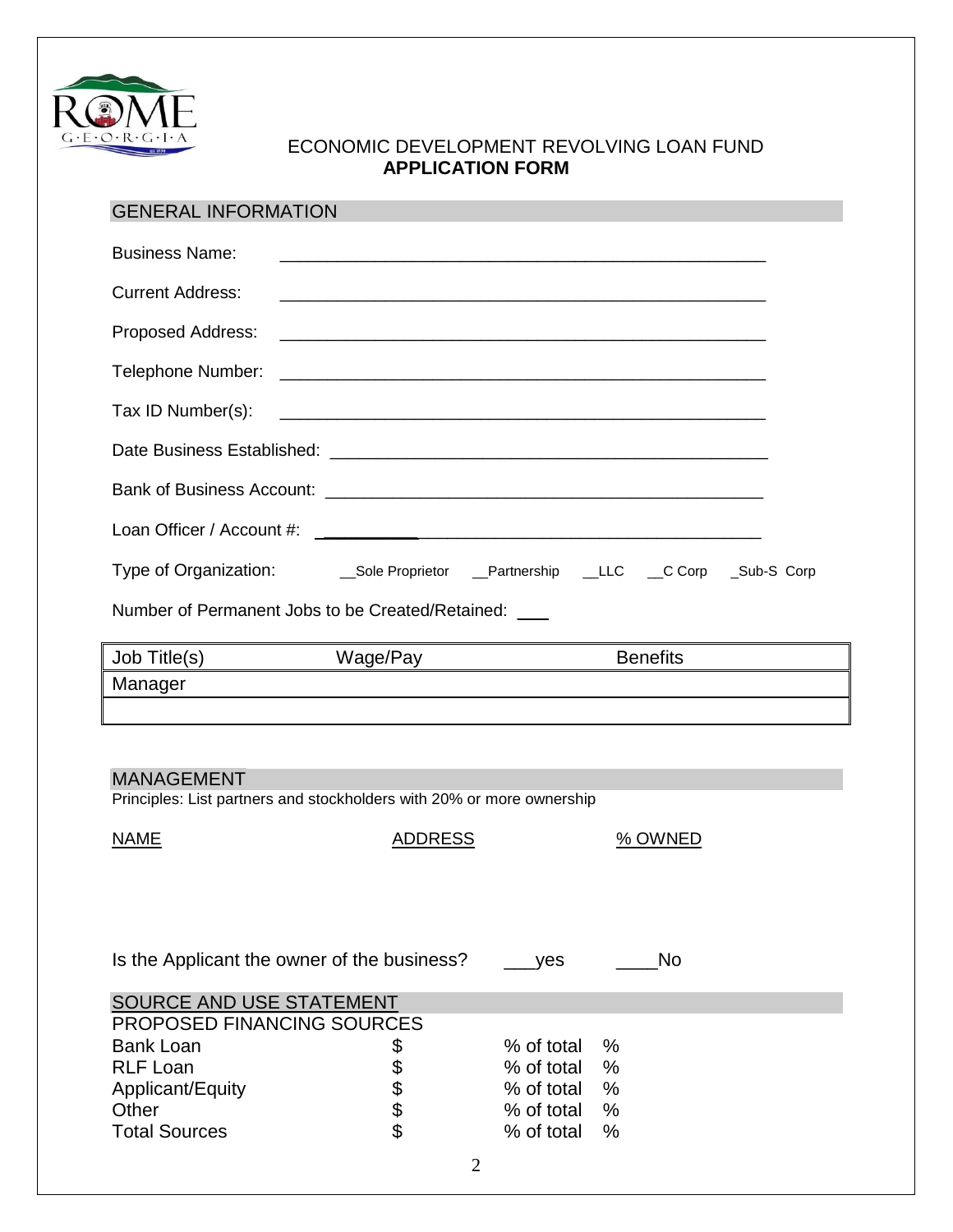| <b>TOTAL PROJECT COST</b>      |            |
|--------------------------------|------------|
| <b>Acquisition of M&amp;E</b>  | \$         |
| <b>Real Estate Acquisition</b> | $\dot{\$}$ |
| Renovation/Construction        | \$         |
| <b>Working Capital</b>         | \$         |
| Other:                         | \$         |
| Other:                         |            |
| <b>Total Project Cost</b>      |            |
|                                |            |

#### BUSINESS INFORMATION

Do you have a business plan? \_\_Yes \_\_ No

Your business plan should include:

- 1. A brief history of your business.
- 2. Detailed description of the project, the use of loan proceeds, including written estimates of proposed costs from suppliers and contractors and the projects anticipated completion date.
- 3. Financial Information
	- a. Current financial information (within the last 90 days).
	- b. Financial Statements for the previous three (3) years.
	- c. Personal Financial Statements (for each owner/principal).
	- d. Cash Flow Pro Forma (3 years minimum).
	- e. Schedule of business debt.
- 4. Market Analysis
	- a. Describing your product.
	- b. Describing and defining your market area
	- c. Projected return on investment
- 5. Proof of other funds
	- a. Letter from participating bank stating loan terms and conditions.
	- b. Letter from bank stating bank account balance for equity contribution.
- 6. A description of security offered for this loan request.
- 7. Personal resume of each owner/principal.
- 8. Credit references

#### APPLICANT'S CERTIFICATION

I/We certify that all information in this application and all information furnished in support of this application are true and complete to the best of my/our knowledge and belief. Verification may be obtained from any source named, and I/we agree to submit to personal and business credit checks.

| Signature | Date |
|-----------|------|
| Signature | Date |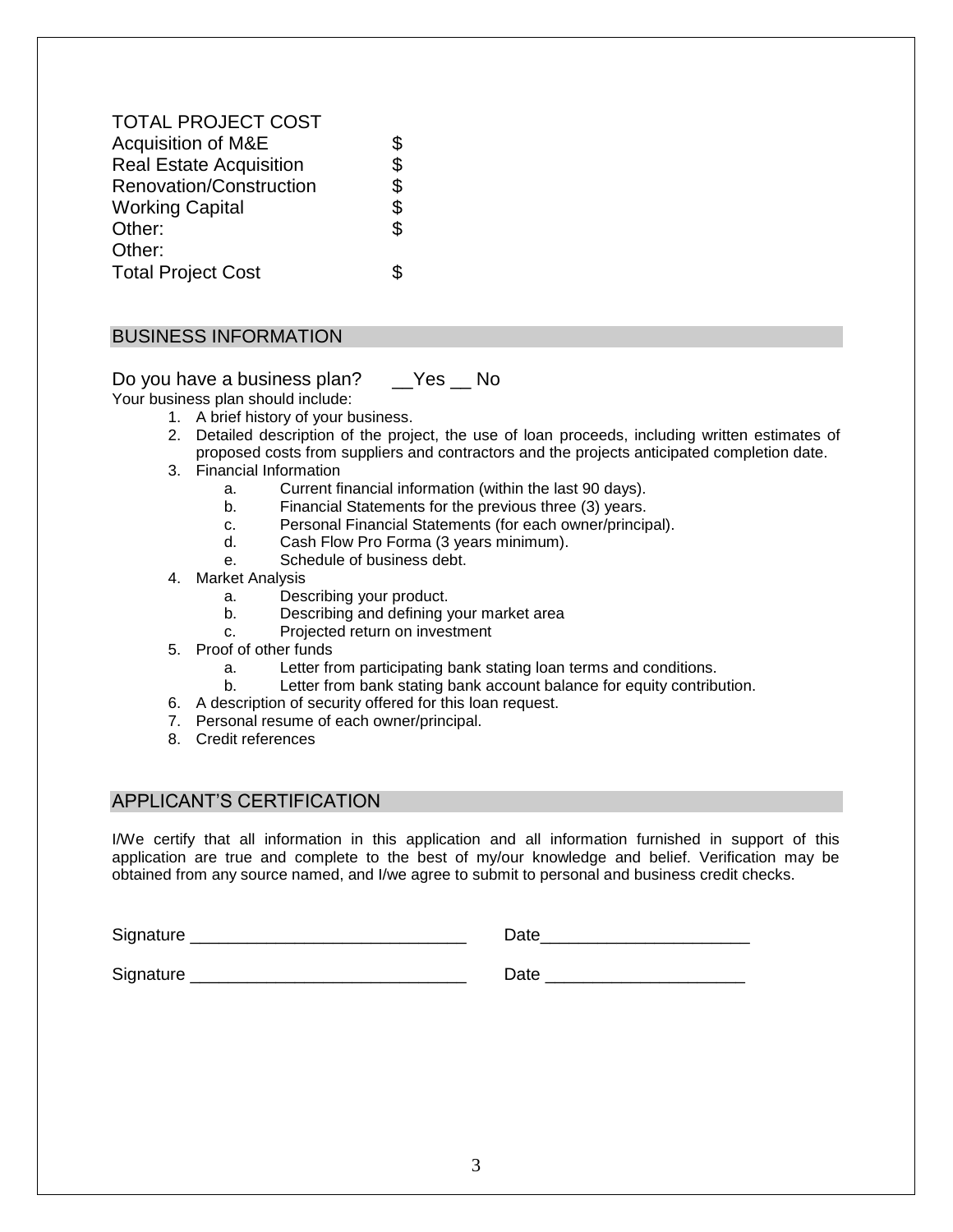#### ECONOMIC DEVELOPMENT AND REVOLVING LOAN FUND SUPPLEMENTAL INFORMATION AND DOCUMENTATION (To be completed by Applicant and RLF Administration)

Applicant: Ricky Patterson, owner The Partridge Restaurant RLF Amount Requested: \$ Total Project Cost: \$

1. Job Creation/Retention Total number of existing jobs: Total number of jobs to be created:\* Total number of jobs to be retained:\* Number of jobs created for low income persons:\*\*\* Percent of total: Number of jobs retained for low income persons:\*\* RLF dollars per job created: RLF dollars per job retained:

Describe the methodology to be utilized for ensuring the number of jobs listed above for low income persons: (provide documentation where applicable). Applicants should note that jobs paying minimum wage do not necessarily qualify as low income jobs. Individuals family income levels adjusted for family size at the time of application for employment determine qualification.

\**Permanent full-time positions of at least one year's duration (except in certain cases of agricultural businesses whose operations are necessarily seasonal, the RLF will consider as permanent any full-time job of at least twelve (12) consecutive weeks' duration, and will count it as the equivalent of one-fourth (1/4) of a permanent job. For example, if an agricultural business proposed to employ 100 persons, each for twelve (12) full-time consecutive weeks, the number of jobs created would be counted as 25. Likewise, were 100 persons to be employed, each for 24 full-time consecutive weeks, the number of jobs created would be counted as fifty (50).*

*\*\*For retained jobs, the application should contain summary information on the number and percent of the retained jobs that are held by low and moderate income individuals. This would normally require that workers be surveyed prior to the application being submitted.*

*\*\*\*Must meet the 51% threshold for low income persons (i.e., at least 51% of the jobs created or retained must be for low income persons).*

2. Private Investment\*

Dollar amount of private investment: \$ Source(s): \$ Private investment as percent of total project: % Private to RLF funds leverage ratio: Private to RLF/other public funds leverage ratio: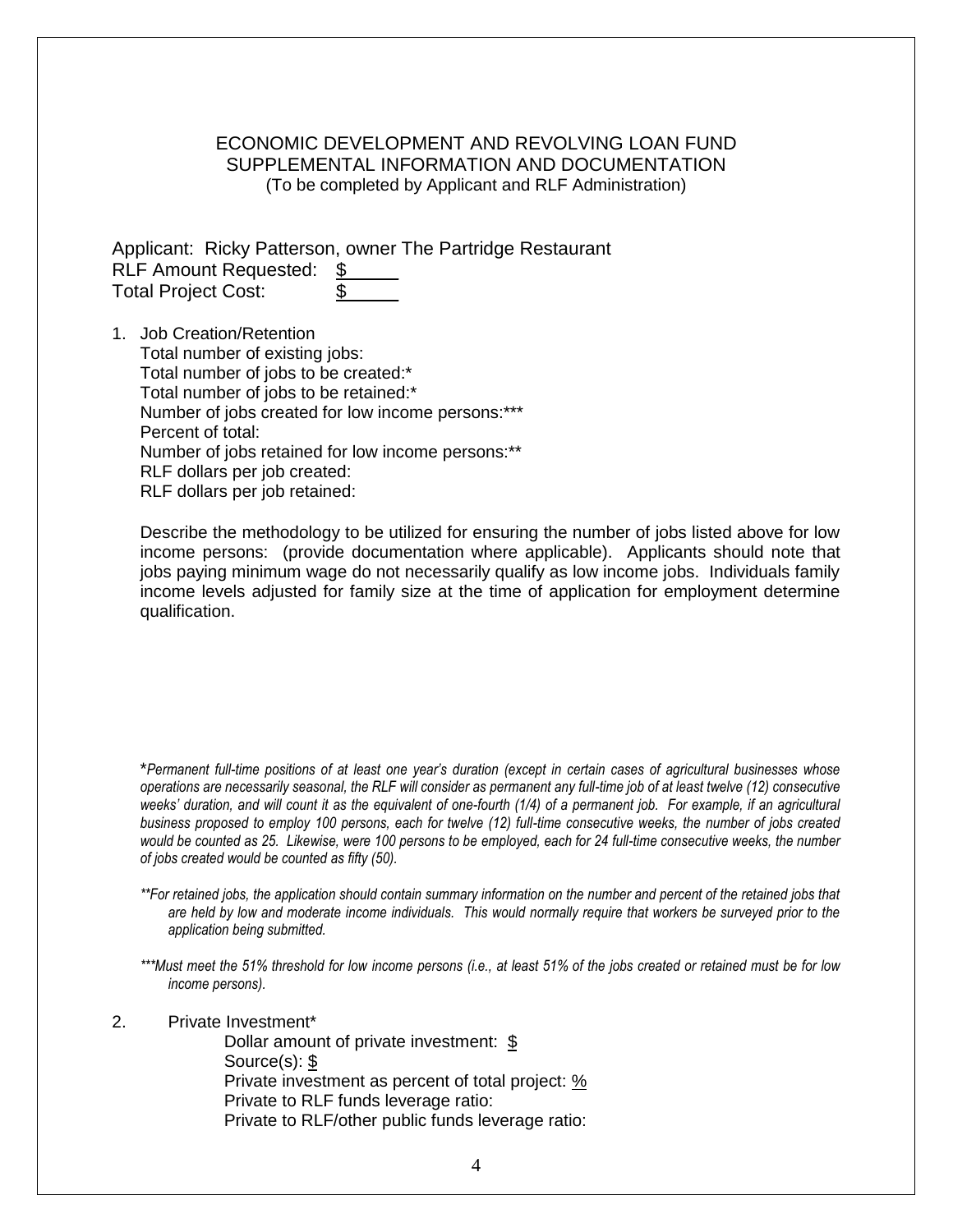*\*Private investment must be documented by letters of commitment.*

- 3. Other Public Investment\* Amount: \$ Source(s): Other public investment as percent of total project: % *\*Other public investment must be documented by grant awards, grant commitments or letters of commitment*.
- 4. For LLC's, a copy of your Operating Agreement is required.
- 5. For corporations, a copy of your Articles of Incorporation and a copy of your Bylaws are required.

(To be completed by RLF administrator)

6. Recapture Provisions

Describe the rate, terms, period and other applicable elements of the RLF loan's repayment (be specific and detailed); also describe what entity will be responsible for servicing the RLF loan: *Any direct assistance to private for profit entities must be "recaptured".*

Year Loan 3% Interest Monthly payment \$

Loan will be serviced by the City of Rome Community Development Grant Administrator